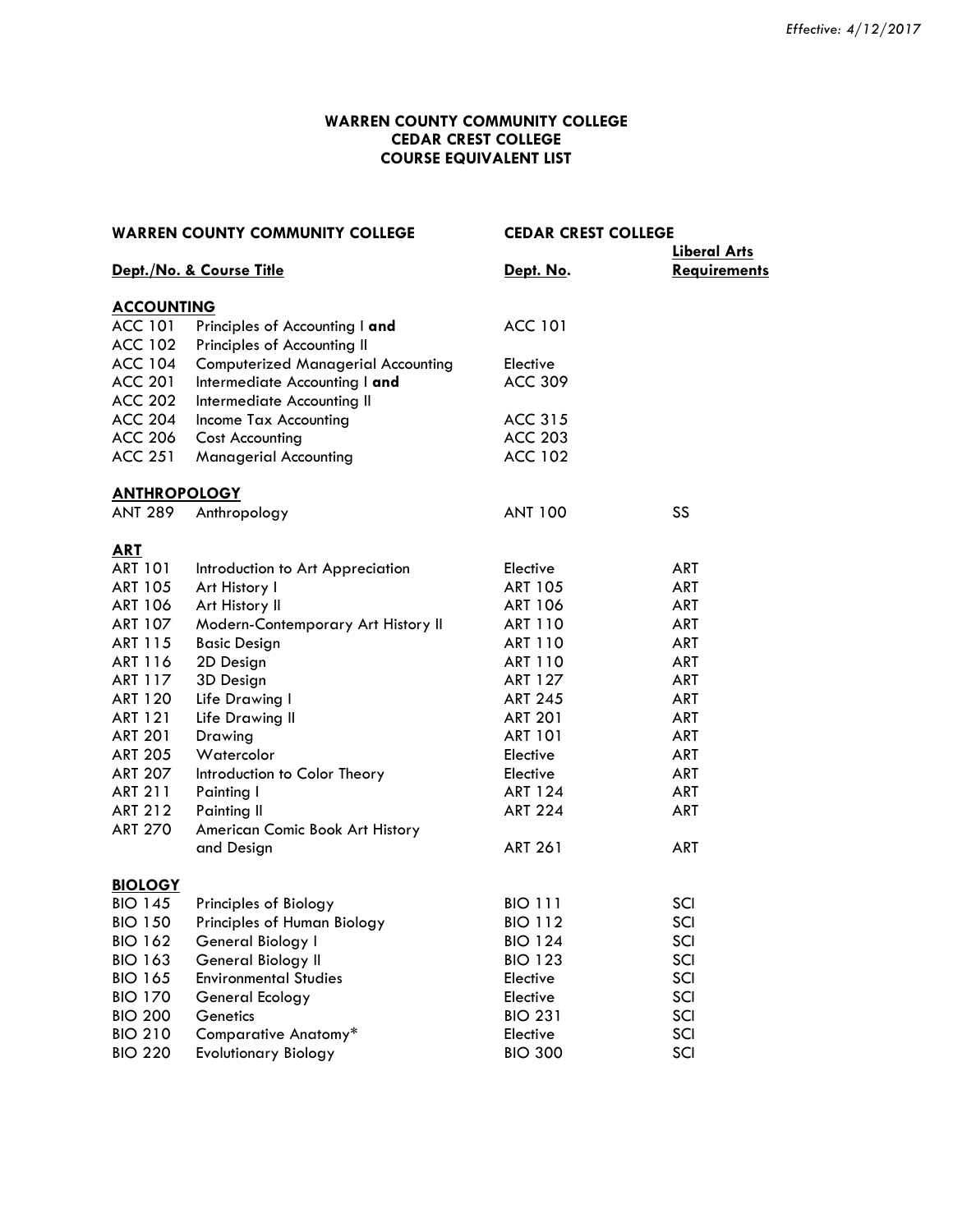| <b>WARREN COUNTY COMMUNITY COLLEGE</b> | <b>CEDAR CREST COLLEGE</b> |                     |
|----------------------------------------|----------------------------|---------------------|
|                                        |                            | Liberal Arts        |
| Dept./No. & Course Title               | Dept. No.                  | <b>Requirements</b> |

BIO 262 Anatomy and Physiology I BIO 117 SCI BIO 263 Anatomy and Physiology II BIO 118 SCI BIO 264 Microbiology BIO 127 SCI \*BIO 170 + BIO 210 are equivalent to a sophomore core course BIO 239, and thus will transfer as BIO 239 + BIO 999.

# **BUSINESS**

| <b>BUS 120</b> | <b>Business Organization &amp; Management</b> | Elective       |
|----------------|-----------------------------------------------|----------------|
| <b>BUS 122</b> | <b>Business Law I and</b>                     | <b>BUA 221</b> |
| <b>BUS 123</b> | <b>Business Law II</b>                        |                |
| <b>BUS 124</b> | <b>Principles of Management</b>               | <b>BUA 110</b> |
| <b>BUS 201</b> | <b>Principles of Marketing</b>                | <b>MRK 230</b> |
| <b>BUS 221</b> | <b>Small Business Management</b>              | Elective       |
| <b>BUS 224</b> | <b>Personnel Management</b>                   | <b>BUA 220</b> |
| <b>BUS 228</b> | <b>Principles of Finance</b>                  | <b>BUA 250</b> |
| <b>BUS 251</b> | Introduction to Global Business               | <b>BUA 240</b> |
| <b>BUS 252</b> | Global Business Study Abroad Tour             | Elective       |
| <b>BUS 255</b> | Intro to Electronic Commerce                  | Elective       |
| <b>BUS 293</b> | Co-operative Education (prev. BUS 511)        | Elective       |
|                |                                               |                |

### **CHEMISTRY**

|                | CHE 107 Forensic Science    | Elective                       | SCI        |
|----------------|-----------------------------|--------------------------------|------------|
| CHE 110        | Introductory Chemistry      | <b>CHE 103</b>                 | SCI        |
| <b>CHE 164</b> | General Chemistry I         | <b>CHE 111</b>                 | SCI        |
| CHE 165        | General Chemistry II        | <b>CHE 112</b>                 | <b>SCI</b> |
|                |                             | (must take CHE 112 lab at CCC) |            |
| <b>CHE 210</b> | Organic Chemistry I         | <b>CHE 205</b>                 | SCI        |
| CHE 211        | <b>Organic Chemistry II</b> | <b>CHE 206</b>                 | SCI        |

### **COMMUNICATIONS**

| COM 101                 | Introduction to Mass Media                 | <b>COM 112</b>                         | SS |
|-------------------------|--------------------------------------------|----------------------------------------|----|
|                         | COM 105 Interpersonal Communication        | <b>COM 210</b>                         | SS |
| COM 110                 | Introduction to News Writing               | <b>COM 150</b>                         |    |
|                         | COM 115 Feature Writing                    | Elective                               |    |
|                         | COM 120 Introduction to Radio Broadcasting | Elective                               |    |
| COM 121                 | <b>Business Communications</b>             | <b>BUA 204</b>                         |    |
| COM 130                 | Introduction to Broadcasting               | Elective                               |    |
| COM 143                 | Speech                                     | Elective                               |    |
| COM 205                 | Intercultural Communication                | <b>COM 212</b>                         |    |
|                         | COM 210 Photojournalism                    | Elective                               |    |
| COM 293                 | Journalism Internship (prev. COM 511)      | SPS 390 (upon approval of Dept. Chair) |    |
| <b>COM 511</b>          | Journalism Internship                      | Elective (Internship)                  |    |
|                         |                                            |                                        |    |
| <b>COMPUTER SCIENCE</b> |                                            |                                        |    |
| CSC 103                 | Introduction to Computing                  | Elective                               |    |
| CSC 110                 | <b>Systems Analysis</b>                    | Elective                               |    |
| CSC 112                 | Microcomputer Software Applications        | Elective                               |    |
| CSC 115                 | Internet: Concepts & Applications          | Elective                               |    |
| CSC 117                 | Instructional Technology                   | Elective                               |    |
|                         |                                            |                                        |    |

CSC 120 Data Communications Elective

CSC 121 Programming I (C++) Elective Elective ML

CSC 122 Programming II (C++) Elective

CSC 140 Programming with Visual Basic Elective

CSC 150 Operating Systems Fundamentals: UNIX Elective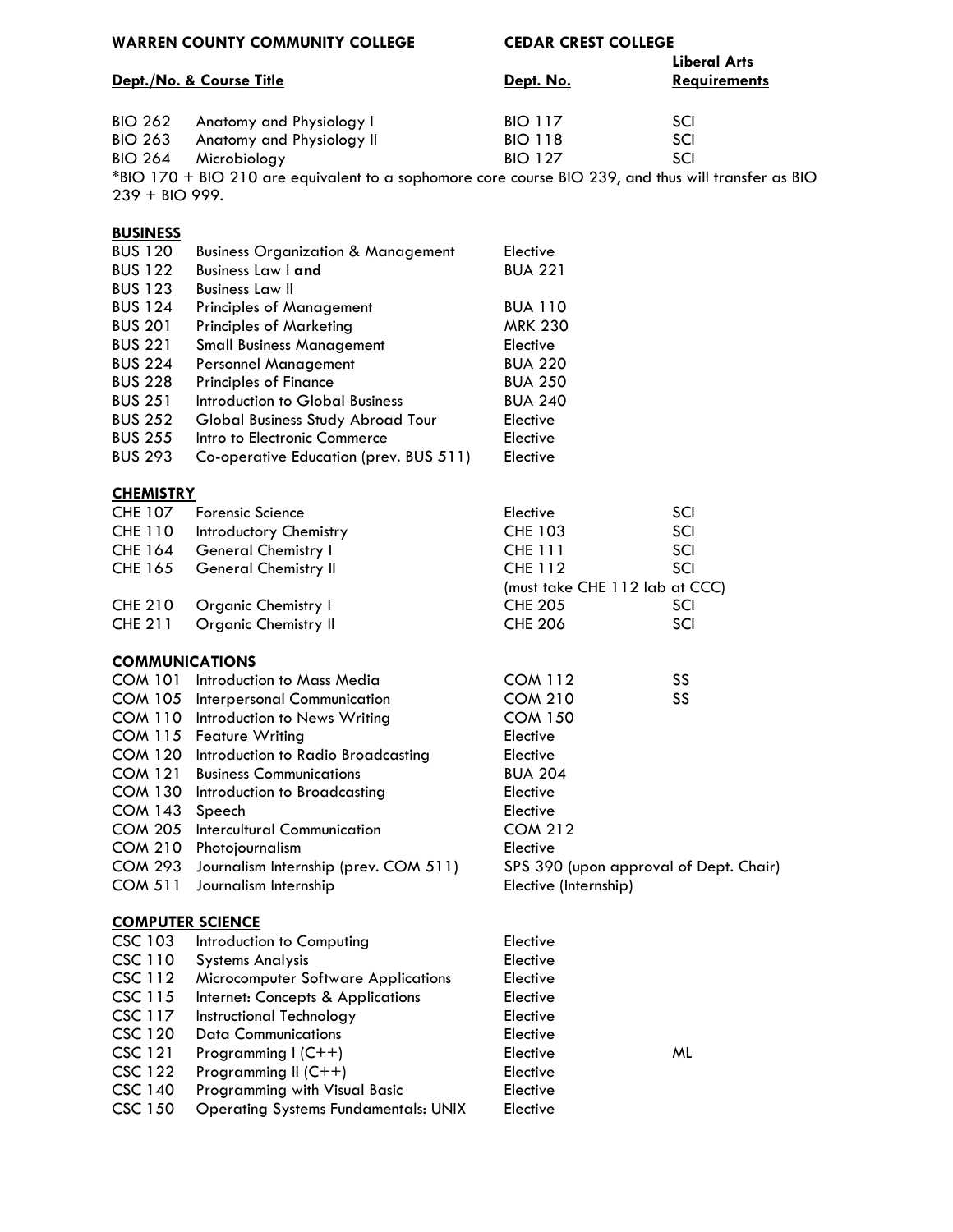#### **WARREN COUNTY COMMUNITY COLLEGE CEDAR CREST COLLEGE**

#### **Dept./No. & Course Title Dept. No. Requirements**

**Liberal Arts**

| <b>CSC 160</b><br><b>CSC 200</b><br><b>CSC 210</b><br><b>CSC 212</b><br><b>CSC 228</b><br><b>CSC 230</b><br><b>CSC 235</b><br><b>CSC 240</b> | <b>Networking Essentials</b><br><b>Database Management Concepts</b><br>Multimedia Authoring<br>Multimedia for the Web<br><b>Advanced Programming Techniques</b><br>Web Site Development & Design<br><b>Advanced Web Applications</b><br>Introduction to C- Programming | Elective<br>Elective<br>Elective<br>Elective<br>Elective<br>Elective<br>Elective<br>Elective |    |
|----------------------------------------------------------------------------------------------------------------------------------------------|------------------------------------------------------------------------------------------------------------------------------------------------------------------------------------------------------------------------------------------------------------------------|----------------------------------------------------------------------------------------------|----|
| <b>CSC 293</b>                                                                                                                               | Computer Science Internship                                                                                                                                                                                                                                            | Elective                                                                                     |    |
| <b>CRIMINAL JUSTICE</b>                                                                                                                      |                                                                                                                                                                                                                                                                        |                                                                                              |    |
| <b>CRJ 105</b>                                                                                                                               | Introduction to Criminal Justice                                                                                                                                                                                                                                       | <b>CRJ 101</b>                                                                               |    |
| <b>CRJ 107</b>                                                                                                                               | <b>Forensic Science</b>                                                                                                                                                                                                                                                | FSC 101 (theory only)                                                                        |    |
| <b>CRJ 110</b>                                                                                                                               | Criminology                                                                                                                                                                                                                                                            | <b>CRJ 106</b>                                                                               | SS |
| <b>CRJ 120</b>                                                                                                                               | Juvenile Delinquency                                                                                                                                                                                                                                                   | <b>CRJ 301</b>                                                                               |    |
| <b>CRJ 130</b>                                                                                                                               | <b>Criminal Law</b>                                                                                                                                                                                                                                                    | Elective                                                                                     |    |
| <b>CRJ 140</b>                                                                                                                               | Introduction to Terrorism                                                                                                                                                                                                                                              | Elective                                                                                     |    |
| <b>CRJ 160</b>                                                                                                                               | Police and the Community                                                                                                                                                                                                                                               | Elective                                                                                     |    |
| <b>CRJ 170</b>                                                                                                                               | <b>Criminal Investigation</b>                                                                                                                                                                                                                                          | Elective                                                                                     |    |
| <b>CRJ 180</b>                                                                                                                               | Corrections in Today's Society                                                                                                                                                                                                                                         | <b>CRJ 306</b>                                                                               |    |
| <b>CRJ 210</b>                                                                                                                               | <b>Probation and Parole</b>                                                                                                                                                                                                                                            | Elective                                                                                     |    |
| <b>CRJ 220</b>                                                                                                                               | <b>Criminal Justice Organizations and</b><br>Management                                                                                                                                                                                                                | Elective                                                                                     |    |
| <b>CRJ 225</b>                                                                                                                               | <b>Criminal Procedures</b>                                                                                                                                                                                                                                             | Elective                                                                                     |    |
| <b>CRJ 245</b>                                                                                                                               | Forensic Psychology                                                                                                                                                                                                                                                    | <b>PSY Elective</b>                                                                          |    |
| <b>CRJ 250</b>                                                                                                                               | Current Issues in Criminal Justice/                                                                                                                                                                                                                                    |                                                                                              |    |
|                                                                                                                                              | <b>Capstone Experience</b>                                                                                                                                                                                                                                             | Elective                                                                                     |    |
| <b>CRJ 293</b>                                                                                                                               | Criminal Justice Internship (prev. CRJ511)                                                                                                                                                                                                                             | Reviewed individually                                                                        |    |
| <b>EARLY CHILDHOOD</b>                                                                                                                       |                                                                                                                                                                                                                                                                        |                                                                                              |    |
| <b>ECE 130</b>                                                                                                                               | <b>Early Childhood Curriculum</b>                                                                                                                                                                                                                                      | <b>ECE 101</b>                                                                               |    |
| <b>ECE 210</b>                                                                                                                               | Children's Literature                                                                                                                                                                                                                                                  | Elective                                                                                     |    |
| <b>ECE 220</b>                                                                                                                               | Early Childhood Curriculum                                                                                                                                                                                                                                             | Elective                                                                                     |    |
| <b>ECE 225</b>                                                                                                                               | Preschool Children with Special Needs                                                                                                                                                                                                                                  | Elective                                                                                     |    |
| <b>ECE 230</b>                                                                                                                               | <b>Early Childhood Teaching Methods</b>                                                                                                                                                                                                                                | Elective                                                                                     |    |
| <b>ECE 240</b>                                                                                                                               | Teaching Language Arts to Young Children                                                                                                                                                                                                                               | <b>ECE 207</b>                                                                               |    |
| <b>ECE 250</b>                                                                                                                               | <b>Expressive Arts for Early Childhood</b><br>Fducators                                                                                                                                                                                                                | <b>ECE 308</b>                                                                               |    |

ECE 260 Field Studies in Education I FOU 151\*<br>ECE 270 Field Studies in Education II FOU 151\* ECE 270 Field Studies in Education II

\*Only one field course will be accepted for transfer credit.

### **EARLY CHILDHOOD – MONTESSORI**

| ECM 110          | Philosophy and Practical Life<br>Elective |                |    |
|------------------|-------------------------------------------|----------------|----|
| <b>ECM 130</b>   | Language in the Montessori Environment    | Elective       |    |
| <b>ECM 120</b>   | Montessori Sensorial Environment/Music    | Elective       |    |
| <b>ECONOMICS</b> |                                           |                |    |
| ECO 188          | <b>Macroeconomics</b>                     | ECO 101        | SS |
|                  | ECO 189 Microeconomics                    | <b>ECO 102</b> | SS |

# **EDUCATION**

| EDU 110 | Foundations of Education                              | Elective |
|---------|-------------------------------------------------------|----------|
| EDU 120 | Introduction to Exceptional Student Education SPE 242 |          |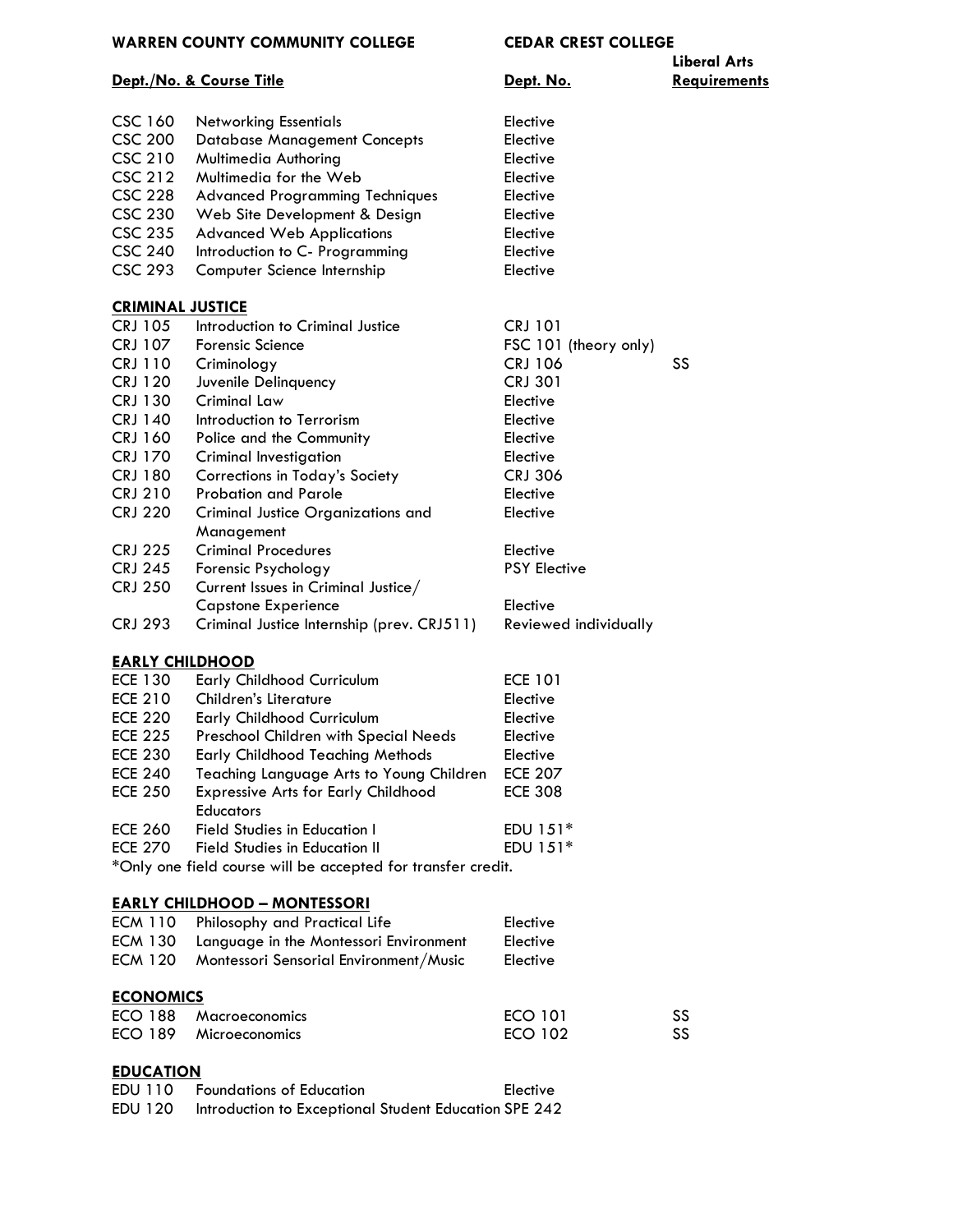| WARREN COUNTY COMMUNITY COLLEGE |                                                                          | <b>CEDAR CREST COLLEGE</b>                         |                     |
|---------------------------------|--------------------------------------------------------------------------|----------------------------------------------------|---------------------|
|                                 |                                                                          |                                                    | <b>Liberal Arts</b> |
|                                 | <u>Dept./No. &amp; Course Title</u>                                      | Dept. No.                                          | <b>Requirements</b> |
| EDU 210                         |                                                                          |                                                    |                     |
|                                 | Curriculum Design                                                        | Elective                                           |                     |
| <b>EDU 284</b>                  | <b>Educational Psychology</b>                                            | <b>EDU 102</b>                                     |                     |
|                                 | <b>EMERGENCY MEDICAL SERVICES</b>                                        |                                                    |                     |
| EMS 100                         | <b>CPR</b> for the Healthcare Provider                                   | Elective*                                          |                     |
| EMS 105                         | First Responder                                                          | Elective*                                          |                     |
|                                 | *Can be used as HLT elective for Health Science majors.                  |                                                    |                     |
|                                 | <b>EMERGENCY SERVICES</b>                                                |                                                    |                     |
| ESS 101                         | Introduction to Emergency Management                                     | Elective*                                          |                     |
| ESS104                          | Hazardous Materials for the Emergency                                    | Elective*                                          |                     |
|                                 | Responder                                                                |                                                    |                     |
| ESS 204                         | Management of the Large-Scale Incident                                   | Elective*                                          |                     |
|                                 | *Can be used as HLT elective for Health Science majors.                  |                                                    |                     |
| <b>ENGLISH</b>                  |                                                                          |                                                    |                     |
| <b>ENG 140</b>                  | <b>English Composition I</b>                                             | <b>WRI 100</b>                                     | WRI 1               |
| <b>ENG 141</b>                  | <b>English Composition II</b>                                            | Elective                                           | WRI <sub>2</sub>    |
| <b>ENG 144</b>                  | <b>Creative Writing Poetry Workshop</b>                                  | <b>ENG 234</b>                                     | <b>ART</b>          |
| <b>ENG 150</b>                  | <b>Creative Writing Fiction Workshop</b>                                 | <b>ENG 233</b>                                     | <b>ART</b>          |
| <b>ENG 151</b>                  | <b>Creative Nonfiction Workshop</b>                                      | <b>ENG 235</b>                                     | WRI <sub>2</sub>    |
| <b>ENG 199</b>                  | Literature on Film                                                       | Elective                                           | <b>HUM</b>          |
| <b>ENG 201</b>                  | <b>British Literature I</b>                                              | <b>ENG 101</b>                                     | <b>HUM</b>          |
| <b>ENG 202</b>                  | <b>British Literature II</b>                                             | <b>ENG 102</b>                                     | <b>HUM</b>          |
| <b>ENG 205</b>                  | Shakespeare                                                              | <b>ENG 311</b>                                     | <b>HUM</b>          |
| <b>ENG 240</b>                  | American Literature I                                                    | Elective                                           | <b>HUM</b>          |
|                                 |                                                                          | (fulfills the 3 credit PDE literature requirement) |                     |
| <b>ENG 241</b>                  | American Literature II                                                   | Elective                                           | <b>HUM</b>          |
|                                 |                                                                          | (fulfills the 3 credit PDE literature requirement) |                     |
| <b>ENG 240</b>                  | American Literature I and                                                | <b>ENG 120</b>                                     | <b>HUM</b>          |
| <b>ENG 241</b>                  | American Literature II                                                   |                                                    |                     |
| <b>ENG 242</b>                  | Women's Literature                                                       | <b>ENG 380</b>                                     | <b>HUM</b>          |
| <b>ENG 244</b>                  | <b>Modern American Poets</b>                                             | Elective                                           | <b>HUM</b>          |
| ENG 245                         | The Art of Drama                                                         | <b>ENG 244</b>                                     | <b>HUM</b>          |
| <b>ENG 246</b>                  | <b>Contemporary Fiction</b>                                              | Elective                                           | <b>HUM</b>          |
| <b>ENG 250</b>                  | <b>Advanced Creative Writing Workshop</b>                                | 300-level ENG                                      | ART                 |
|                                 | <b>FIRST YEAR EXPERIENCE</b>                                             |                                                    |                     |
| <b>FYE 101</b>                  | <b>Foundations of Success</b>                                            | Elective                                           |                     |
|                                 |                                                                          |                                                    |                     |
| FBM 101                         | <u>FOOD AND BEVERAGE MANAGEMENT</u><br>Introduction to Food and Beverage |                                                    |                     |
|                                 | Management                                                               | Elective                                           |                     |
| <b>FBM 110</b>                  | <b>Food Preparation I</b>                                                | Elective                                           |                     |
| <b>FBM 111</b>                  | <b>Baking and Pastry Arts</b>                                            | Elective                                           |                     |
| FBM 132                         | Applied Food Service Sanitation                                          | Elective                                           |                     |
| <b>FBM 210</b>                  | <b>Food Preparation II</b>                                               | Elective                                           |                     |
| FBM 211                         | Food, Beverage & Labor Cost Controls                                     | Elective                                           |                     |
| FBM 230                         | <b>Hospitality Purchasing</b>                                            | Elective                                           |                     |
| FBM 232                         | <b>Catering Management</b>                                               | Elective                                           |                     |
| FBM 233                         | <b>Beverage Management</b>                                               | Elective                                           |                     |
| <b>FBM 242</b>                  | <b>Commercial Food Service Operation</b>                                 | Elective                                           |                     |
| FBM 293                         | <b>Cooperative Experience</b>                                            | Elective                                           |                     |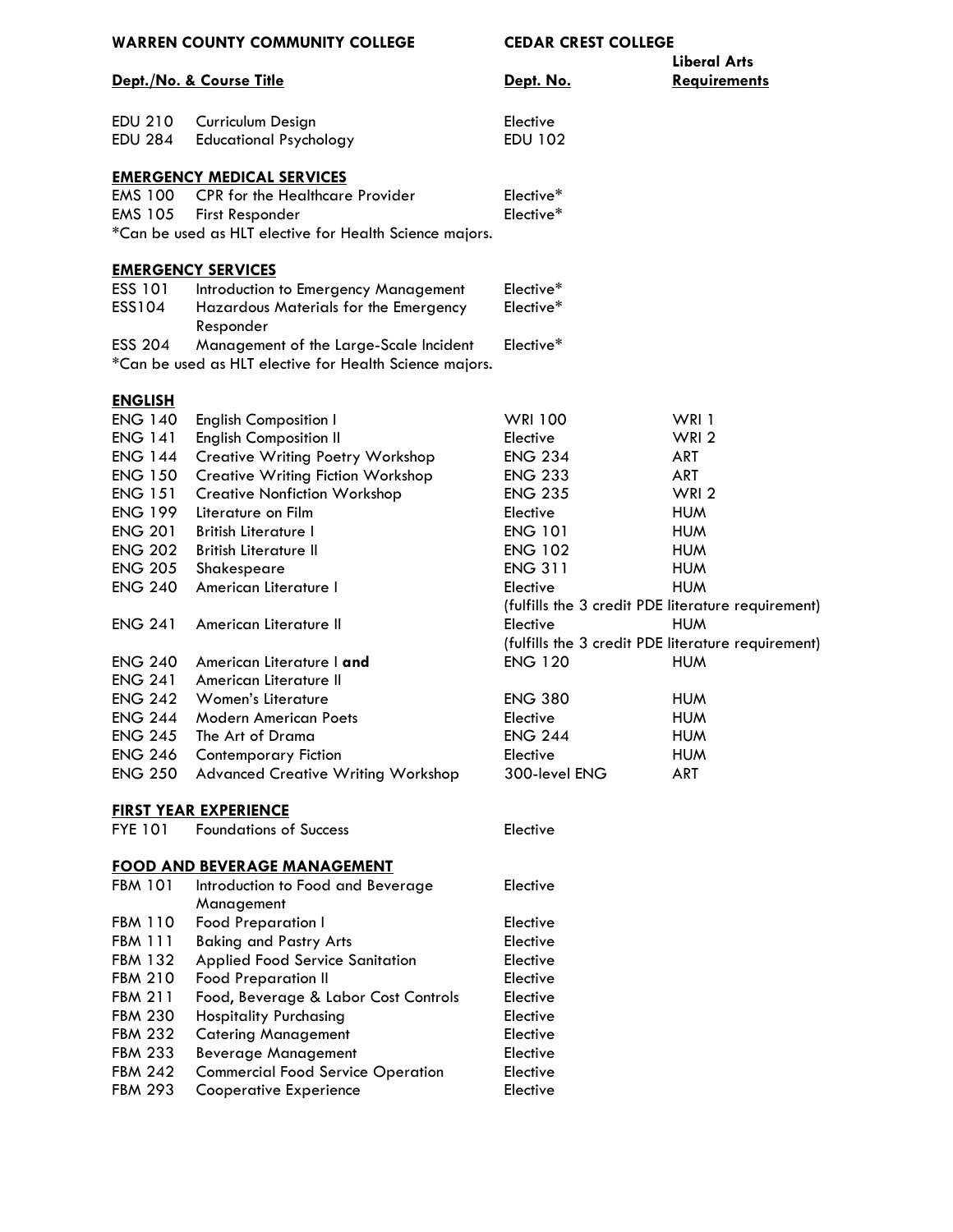| <b>WARREN COUNTY COMMUNITY COLLEGE</b> |                                                           | <b>CEDAR CREST COLLEGE</b>             | <b>Liberal Arts</b> |
|----------------------------------------|-----------------------------------------------------------|----------------------------------------|---------------------|
|                                        | Dept./No. & Course Title                                  | Dept. No.                              | <b>Requirements</b> |
|                                        |                                                           |                                        |                     |
|                                        | <b>FOREIGN LANGUAGES</b>                                  |                                        |                     |
| <b>FOR 101</b>                         | <b>Beginning Spanish I</b>                                | <b>SPA 101</b>                         | <b>GS</b>           |
| <b>FOR 103</b>                         | Beginning French I                                        | Elective                               | <b>GS</b>           |
| <b>FOR 133</b>                         | <b>Beginning French II</b>                                | Elective                               | <b>GS</b>           |
| <b>FOR 151</b>                         | <b>Beginning Spanish II</b>                               | SPA 102                                | <b>GS</b>           |
| <b>FOR 201</b>                         | Intermediate Spanish I                                    | <b>SPA 201</b>                         | <b>GS</b>           |
| <b>FOR 251</b>                         | Intermediate Spanish II                                   | <b>SPA 202</b>                         | <b>GS</b>           |
| <b>GEOGRAPHY</b>                       |                                                           |                                        |                     |
|                                        | GEO 105 Cultural Geography                                | Elective                               | <b>GS</b>           |
| <b>GRAPHIC DESIGN</b>                  |                                                           |                                        |                     |
| <b>GRD 121</b>                         | <b>Computer Graphics I</b>                                | <b>ART 238</b>                         |                     |
|                                        |                                                           | or the combined computer software      |                     |
|                                        |                                                           | 3 cr. series (ART 129, 229, 134)       |                     |
| <b>GRD 122</b>                         | <b>Computer Graphics II</b>                               | Elective                               |                     |
| GRD 123                                | Graphics for the Web                                      | Elective                               |                     |
| GRD 131                                | Desktop Publishing I                                      | Elective                               |                     |
| <b>GRD 132</b>                         | Desktop Publishing II                                     | Elective                               |                     |
| <b>GRD 151</b>                         | 3D Modeling and Animation                                 | <b>COM 220</b>                         |                     |
| <b>GRD 293</b>                         | Graphic Arts Internship                                   | SPS 390 (upon approval of Dept. Chair) |                     |
|                                        | <b>HEALTH AND PHYSICAL EDUCATION</b>                      |                                        |                     |
| <b>HPE 129</b>                         | Health and Physical Education                             | Elective*                              |                     |
|                                        | *Can be used as EXS elective for Exercise Science degree. |                                        |                     |
| <b>HISTORY</b>                         |                                                           |                                        |                     |
| <b>HIS 101</b>                         | <b>Western Civilization I</b>                             | <b>HIS 107</b>                         | <b>HUM</b>          |
| <b>HIS 102</b>                         | <b>Western Civilization II</b>                            | <b>HIS 108</b>                         | <b>HUM</b>          |
| <b>HIS 113</b>                         | American History I                                        | <b>HIS 121</b>                         | <b>HUM</b>          |

HIS 114 American History II HIS 122 HUM HIS 210 African/American History **Elective Elective** HUM HIS 220 History & Culture of Asian Civilization Elective GS

| <b>HIS 225</b> | History of Women in America             | Elective | <b>HUM</b> |
|----------------|-----------------------------------------|----------|------------|
| <b>HIS 250</b> | <b>Twentieth Century Global History</b> | Elective | <b>HUM</b> |
| <b>HIS 260</b> | History of American Immigration         | Elective | <b>HUM</b> |
| <b>HIS 270</b> | World War II                            | Elective | <b>HUM</b> |

# **INTERNSHIP**

| INT 291 | Internship | Reviewed Individually |
|---------|------------|-----------------------|
| INT 292 | Internship | Reviewed Individually |
| INT 293 | Internship | Reviewed Individually |

# **LEGAL STUDIES**

| LST 110 | Introduction to Law           | Elective |
|---------|-------------------------------|----------|
| LST 140 | Contracts                     | Elective |
| LST 190 | Introduction to Paralegalism  | Elective |
| LST 195 | Legal Research and Writing I  | Elective |
| LST 196 | Legal Research and Writing II | Elective |
| LST 230 | <b>Family Law</b>             | Elective |
| LST 231 | Wills, Estates, and Trusts    | Elective |
| LST 232 | <b>Real Estate Law</b>        | Elective |
| LST 233 | Litigation                    | Elective |
|         |                               |          |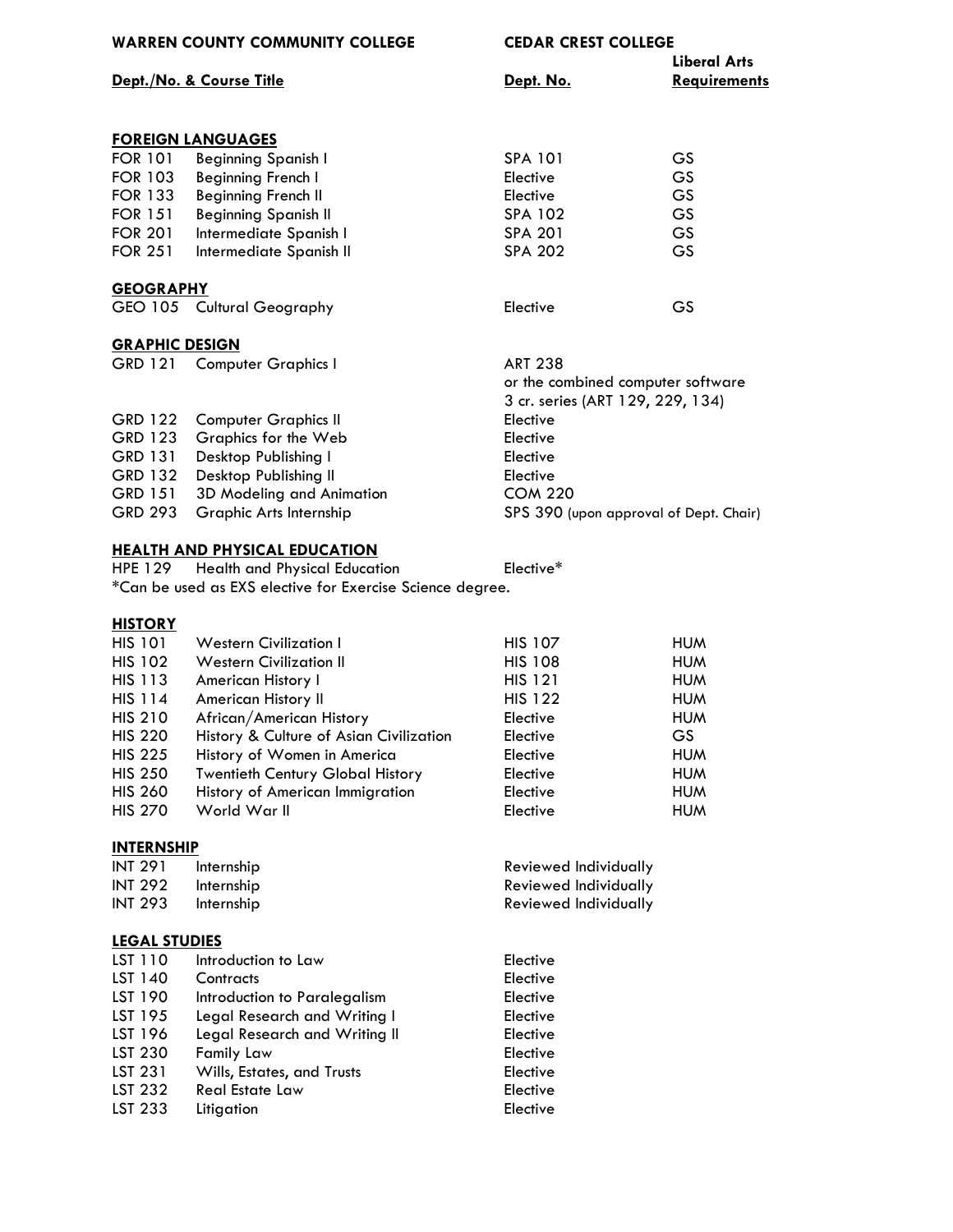**WARREN COUNTY COMMUNITY COLLEGE CEDAR CREST COLLEGE**

|  | Dept./No. & Course Title |  |
|--|--------------------------|--|
|  |                          |  |

|           | <b>Liberal Arts</b> |
|-----------|---------------------|
| Dept. No. | <b>Requirements</b> |
|           |                     |

| <b>MATHEMATICS</b> |                             |          |  |
|--------------------|-----------------------------|----------|--|
| LST 511            | Legal Studies Internship    | Elective |  |
| LST 250            | Elder Law                   | Elective |  |
| LST 245            | Criminal Law for Paralegals | Elective |  |
| LST 235            | Administrative Law          | Elective |  |
| LST 234            | Torts                       | Elective |  |
|                    |                             |          |  |

| <b>MAINEMAILS</b> |                                           |                |    |
|-------------------|-------------------------------------------|----------------|----|
| MAT 110           | <b>Topics of Mathematics</b>              | Elective       | ML |
| MAT 111           | <b>Mathematical Analysis for Business</b> | Elective       | ML |
|                   | & Economics                               |                |    |
| MAT 131           | College Algebra                           | <b>MAT 140</b> | ML |
| MAT 141           | Precalculus                               | <b>MAT 140</b> | ML |
| MAT 151           | <b>Statistics</b>                         | <b>MAT 110</b> | ML |
| <b>MAT 201</b>    | Calculus I                                | <b>MAT 141</b> | ML |
| <b>MAT 202</b>    | Calculus II                               | <b>MAT 211</b> | ML |
| <b>MAT 261</b>    | Calculus III                              | <b>MAT 212</b> | ML |

#### **MEDICAL ASSISTING**

| <b>MED 176</b> | Anatomy, Physiology, Pathology           | Elective*             |
|----------------|------------------------------------------|-----------------------|
| <b>MED 177</b> | <b>Medical Terminology</b>               | Elective*             |
| <b>MED 178</b> | Pharmacology & Medication Administration | Elective*             |
| <b>MED 179</b> | <b>Therapeutic Communications</b>        | Elective*             |
| <b>MED 180</b> | <b>Medical Office Laboratory</b>         | Elective <sup>*</sup> |
| <b>MED 181</b> | <b>Clinical Assisting</b>                | Elective*             |
| <b>MED 182</b> | <b>Health Care Law and Ethics</b>        | Elective*             |
| <b>MED 185</b> | Insurance/Coding/Billing                 | Elective <sup>*</sup> |
| <b>MED 186</b> | <b>Medical Office Procedures</b>         | Elective*             |
| <b>MED 187</b> | <b>Computerized Office Procedures</b>    | Elective*             |
| <b>MED 224</b> | <b>Externship Practicum</b>              | Elective*             |
|                |                                          |                       |

\*Can be used as HLT elective for Health Science degrees.

# **MUSIC**

|                  | MUS 191 Introduction to Music        | Elective    | ART |
|------------------|--------------------------------------|-------------|-----|
|                  | MUS 195 Fundamentals of Music Theory | Elective    | ART |
| MUS 201 Guitar L |                                      | MUS 191/192 | ART |
|                  | MUS 211 World Music Cultures         | Elective    | ART |

## **NURSING** Reviewed Individually

| <b>PHILOSOPHY</b> |                               |                |            |  |
|-------------------|-------------------------------|----------------|------------|--|
| <b>PHI 101</b>    | Introduction to Philosophy    | <b>PHI 100</b> | <b>HUM</b> |  |
| <b>PHI 102</b>    | Ethics & Moral Problems       | <b>PHI 200</b> | <b>HUM</b> |  |
| <b>PHI 103</b>    | Logic and Argument            | <b>PHI 131</b> | ML         |  |
| <b>PHI 201</b>    | <b>Business Ethics</b>        | Elective       |            |  |
| <b>PHI 203</b>    | <b>Ethics and Technology</b>  | Elective       | <b>HUM</b> |  |
| <b>PHI 204</b>    | <b>Comparative Religion</b>   | <b>REL 120</b> | <b>HUM</b> |  |
| <b>PHI 251</b>    | Perspectives on Death & Dying | <b>REL 220</b> | <b>HUM</b> |  |
| <b>PHI 261</b>    | Myth & Culture                | Elective       | <b>HUM</b> |  |
| <b>PHYSICS</b>    |                               |                |            |  |
| <b>PHY 111</b>    | College Physics I or          | <b>PHY 101</b> | SCI        |  |
| <b>PHY 211</b>    | General Physics I             |                |            |  |
| <b>PHY 112</b>    | College Physics II or         | <b>PHY 102</b> | SCI        |  |
| <b>PHY 212</b>    | <b>General Physics II</b>     |                |            |  |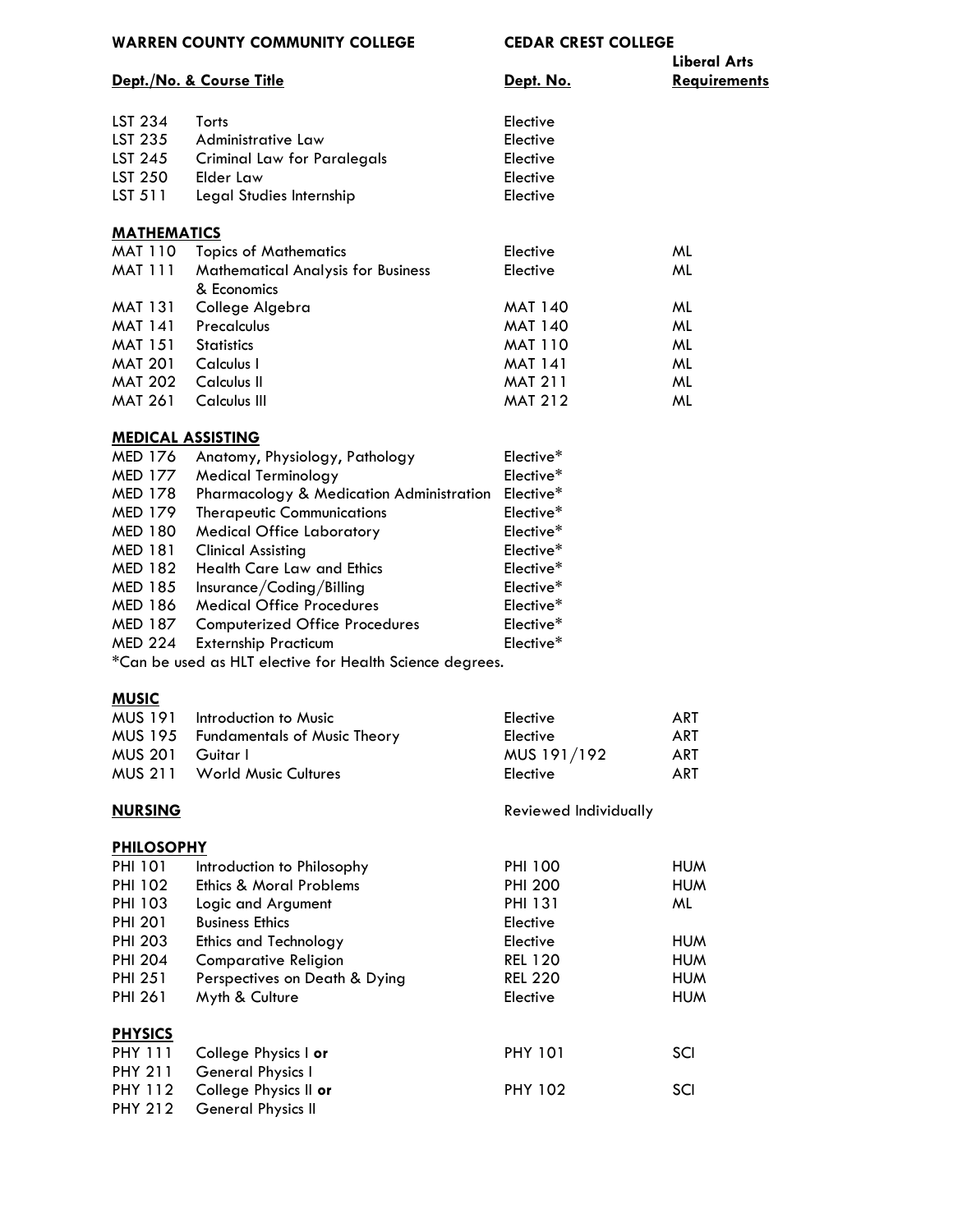| <b>WARREN COUNTY COMMUNITY COLLEGE</b> |                                             | <b>CEDAR CREST COLLEGE</b><br><b>Liberal Arts</b> |                     |
|----------------------------------------|---------------------------------------------|---------------------------------------------------|---------------------|
|                                        | Dept./No. & Course Title                    | Dept. No.                                         | <b>Requirements</b> |
|                                        |                                             |                                                   |                     |
| <b>POLITICAL SCIENCE</b>               |                                             |                                                   |                     |
| <b>POL 101</b>                         | Introduction to American Government         | <b>PSC 110</b>                                    |                     |
| <b>POL 110</b>                         | Introduction to Law                         | <b>PSC 202</b>                                    | SS                  |
| <b>POL 115</b>                         | <b>State &amp; Local Government</b>         | Elective                                          | SS                  |
| <b>POL 201</b>                         | <b>International Relations</b>              | <b>PSC 120</b>                                    |                     |
| <b>PSYCHOLOGY</b>                      |                                             |                                                   |                     |
| <b>PSY 101</b>                         | Introduction to Psychology                  | <b>PSY 100</b>                                    | SS                  |
| <b>PSY 120</b>                         | Child Growth & Development                  | Elective                                          | SS                  |
| <b>PSY 175</b>                         | Human Growth and Development                | <b>PSY 210</b>                                    | SS                  |
| <b>PSY 181</b>                         | Child Psychology                            | Elective                                          | SS                  |
| <b>PSY 183</b>                         | Social Psychology                           | <b>PSY 231</b>                                    | SS                  |
| <b>PSY 212</b>                         | Theories of Personality                     | <b>PSY 351</b>                                    | SS                  |
| <b>PSY 220</b>                         | Human Sexuality                             | Elective                                          | SS                  |
| <b>PSY 230</b>                         | Psychology of Aging                         | Elective                                          | SS                  |
| <b>PSY 242</b>                         | Multicultural Psychology                    | <b>PSY Elective</b>                               |                     |
| <b>PSY 245</b>                         | Forensic Psychology                         | <b>PSY Elective</b>                               |                     |
| <b>PSY 270</b>                         | Special Topics in Psychology                | Elective                                          |                     |
| <b>PSY 280</b>                         | Abnormal Psychology                         | Elective                                          | SS                  |
| <b>PSY 281</b>                         | Adolescent Psychology                       | Elective                                          | SS                  |
| <b>PSY 282</b>                         | Psychology of Women                         | Elective                                          | SS                  |
| <b>PSY 284</b>                         | <b>Educational Psychology</b>               | PSY/EDU 102 (for Education majors only)           |                     |
| <b>PSY 290</b>                         | Health Psychology                           | Elective                                          | SS                  |
| <b>PSY 299</b>                         | Introduction to Psychosocial Rehabilitation | Elective                                          |                     |
| <b>SOCIOLOGY</b>                       |                                             |                                                   |                     |
| SOC 103                                | Introduction to Sociology                   | <b>SOC 100</b>                                    | SS                  |
| SOC 110                                | Sociology of Education                      | Elective                                          | SS                  |
| <b>SOC 120</b>                         | <b>Racial and Ethnic Relations</b>          | Elective                                          | SS                  |
| <b>SOC 186</b>                         | Marriage and the Family                     | <b>SOC 321</b>                                    | SS                  |
| <b>SOC 191</b>                         | Introduction to Social Work                 | <b>SWK 201</b>                                    |                     |
| <b>SOC 202</b>                         | <b>Contemporary Social Problems</b>         | Elective                                          | SS                  |
| SOC 211                                | <b>World Music Cultures</b>                 | Elective                                          | <b>ART</b>          |
| <b>SOC 250</b>                         | Elder Law                                   | Elective                                          |                     |
| <b>SOC 275</b>                         | Special Topics: Victim Advocacy             | Elective                                          |                     |
| <b>SOC 293</b>                         | Social Science Internship                   | Elective                                          |                     |
| <b>THEATRE</b>                         |                                             |                                                   |                     |
| THE 193                                | Introduction to Theatre                     | <b>THS 120</b>                                    | ART                 |
| <b>THE 194</b>                         | Introduction to Acting                      | <b>THS 201</b>                                    | ART                 |